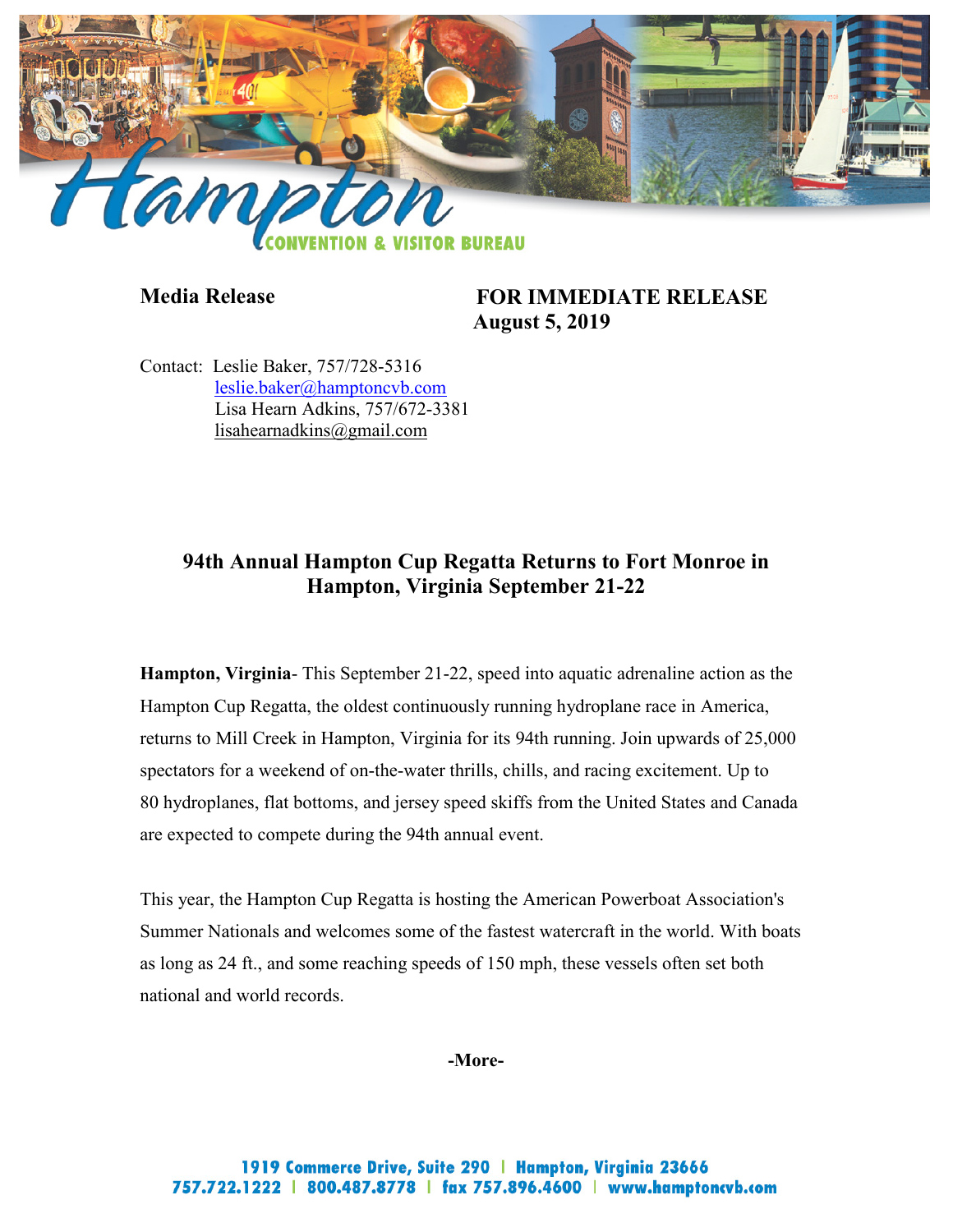### **94th Annual Hampton Cup Regatta Returns to Fort Monroe in Hampton, Virginia September 21-22- Page 2**

Best of all, the Hampton Cup Regatta is one of the last remaining boat races in the country free of charge! In 2019, Hampton hosts up to 14 classes of the fastest hydroplanes in North America. Considered the loudest piston-powered racing boats in the world, these hydroplanes are sure to have on-lookers marveling.

On Saturday and Sunday, racing starts at approximately 11:00 a.m. (bridge opens at approximately 10:00 a.m.) and ends by 5:00 p.m. in Mill Creek, located at the entrance of Fort Monroe from the East Mercury Boulevard Bridge in Hampton, Virginia.

There will be a kickoff event taking place at Oozlefinch Craft Brewery at 81 Patch Rd on Fort Monroe the evening of Friday, September 20th. A multitude of craft beer favorites will be tap. Music by The Running with Sizzors Band begins at 6:30 p.m. Food trucks will also be on site, including Flame and Pie. Music by PC&J (Saturday, September 21) and Zen Mojo (Sunday, September 22) will entertain in the main spectator area of the Mercury Blvd Bridge between race heats (1:00 p.m. - 4:00 p.m. each day). There will be food trucks including Vickie Vail, Vinny's on wheels, Kona Ice, Franks Monster Munchies, Black Pearl, J Deans Smokin' Six-O BBQ and Still Water Tavern.

Souvenir programs, annual limited edition T-shirts, as well as other collectibles, will be on sale. Everyone's favorite car show will also be returning. This year, the children's area will feature games and activities hosted by Calvary Assembly of God and the Fort Monroe YMCA, among others. Pirates from Blackbeard's Crew will be returning to pillage and educate. There will also be ATM machines on the bridge for the duration of the weekend.

Lawn chairs are highly encouraged as bleacher seating is extremely limited. Attendees

**-More-**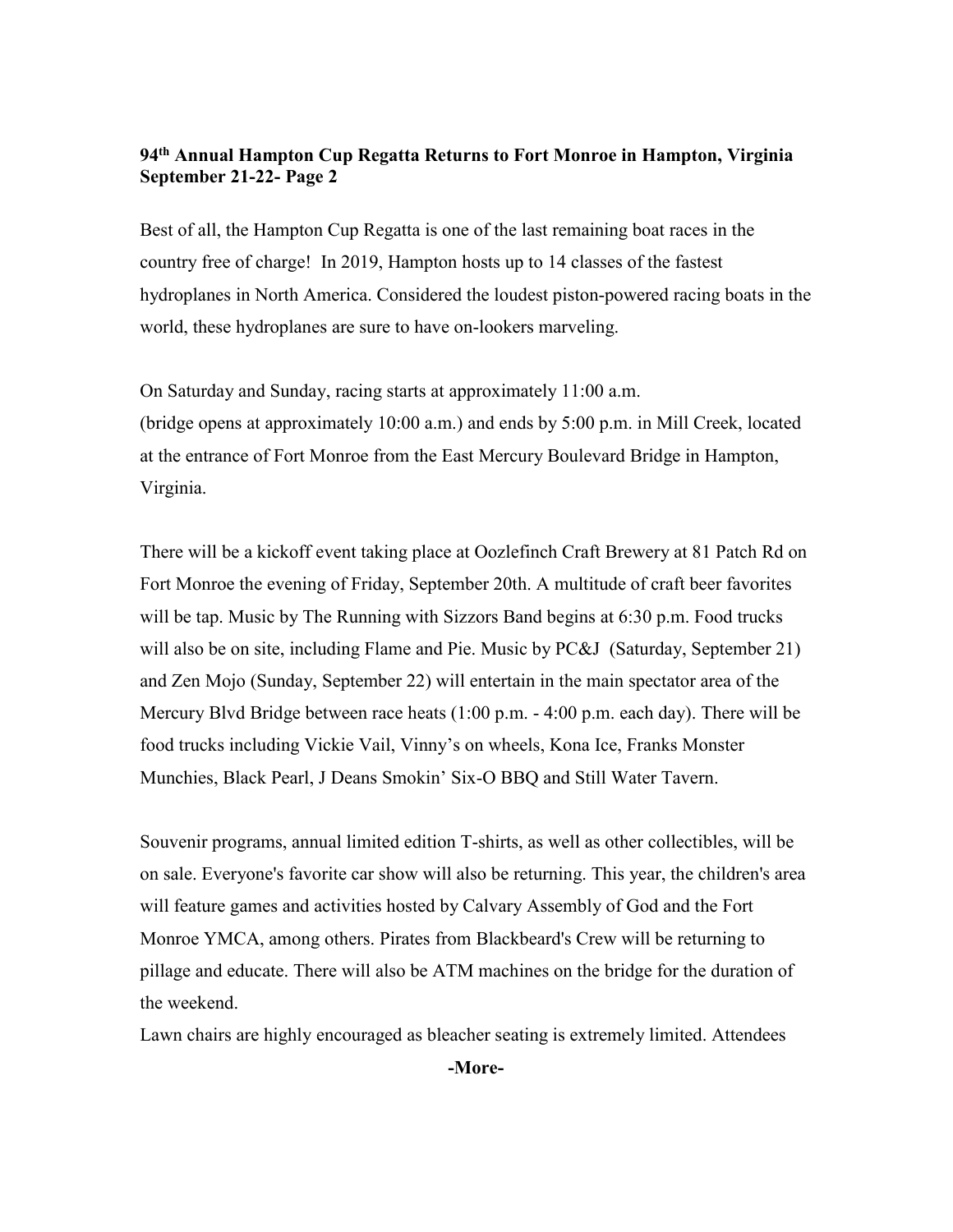#### **94th Annual Hampton Cup Regatta Returns to Fort Monroe in Hampton, Virginia September 21-22- Page 3**

are also encouraged to bring pop-up tents or umbrellas for shade, however owners are responsible for securing them and are encouraged to share as needed.

Outside food & beverages, coolers, pets (other than service animals), bikes, skates, hoverboards and skateboards are not permitted. Special allowances are made for infants and those with special needs. All bags are subject to search.

Admission is FREE due to generous support by The City of Hampton, the Fort Monroe Authority, the Partnership for a new Phoebus, Prillaman Crane & Rigging, Old Point National Bank, Wynne Ford, Auto-Plus Auto Parts, M. Price Distributing, the Baumann Family, Atlantic Communications, Bayport Credit Union, Dodd RV, Waterways Surveys, GJBTV.com, SKY4 TV, Sinclair Communications, Oozlefinch Craft Brewery, Stuft Restaurant of Phoebus, Frito Lay, Outback Steakhouse of Hampton, BoatUS, Langley Speedway, Herc Rentals and Hampton Roads Event Rentals.

# **94th annual Hampton Cup Regatta**

September 21-22, 2019 Saturday, September 21: 10:00 a.m. - 5:00 p.m.\* Sunday, September 22: 10:00 a.m. - 5:00 p.m.\* Mill Creek between Phoebus and the entrance of Fort Monroe Hampton, VA 23663

# *\*If there are weather delays, racing will continue after the rain up until sunset. Races will not be canceled unless a complete rain out.*

For more information on the 94<sup>th</sup> annual Hampton Cup Regatta, check out [www.hamptoncupregatta.com](http://www.hamptoncupregatta.com/) or dial 757/727-8311.

The oldest continuous inboard race in America, Hampton Cup Regatta was first held in